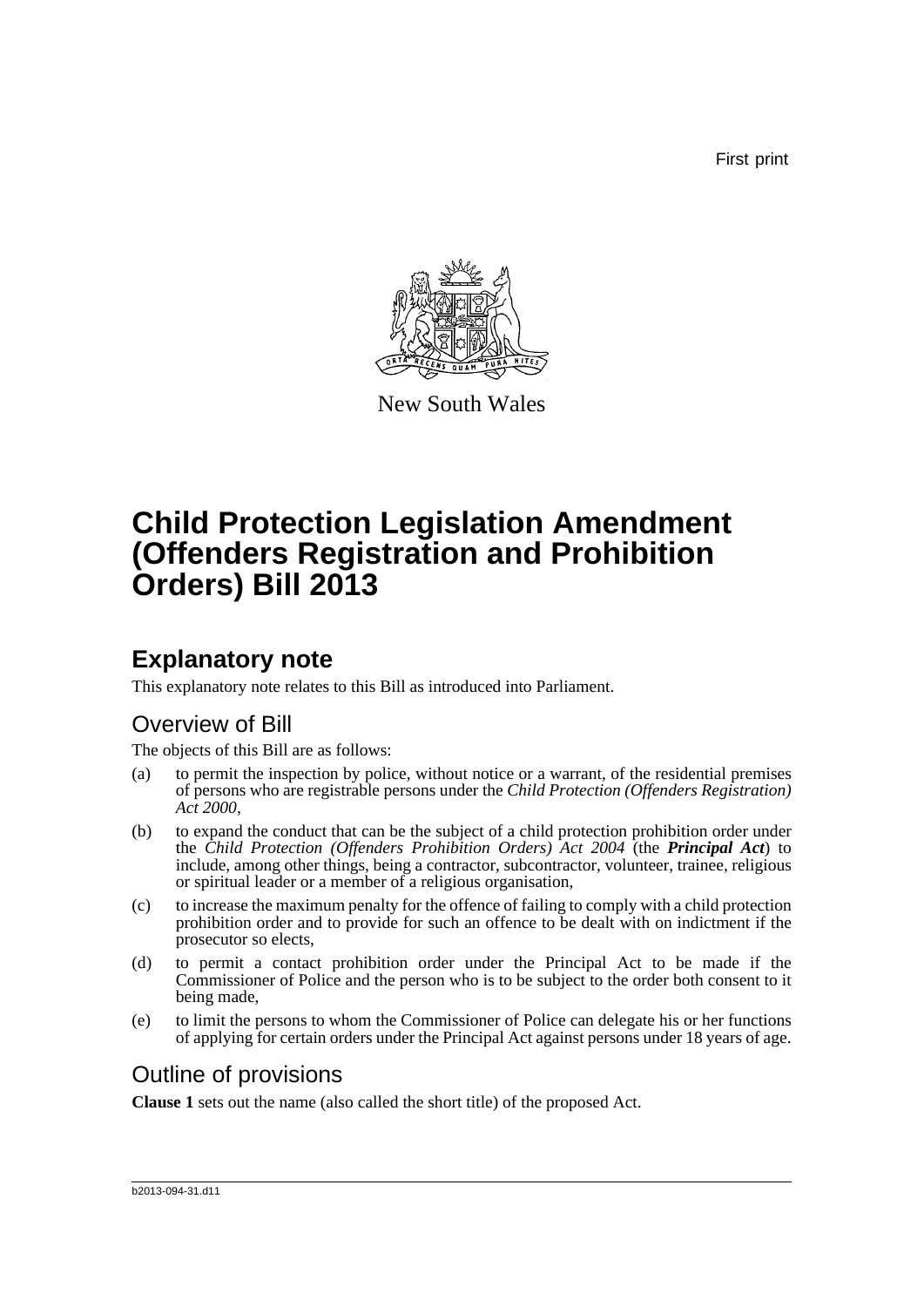Child Protection Legislation Amendment (Offenders Registration and Prohibition Orders) Bill 2013 [NSW] Explanatory note

**Clause 2** provides for the commencement of the proposed Act on the date of assent to the proposed Act.

#### **Schedule 1 Amendment of Child Protection (Offenders Prohibition Orders) Act 2004 No 46**

**Schedule 1 [1]** provides that child protection prohibition orders under the *Child Protection (Offenders Prohibition Orders) Act 2004* (the *Principal Act*) may prohibit a person from being a worker of a specified kind. This replaces a provision that referred to employment. The use of the term "worker<sup>"</sup> is the same as that used in the *Child Protection (Working with Children) Act 2012* and is broader in scope than "employee". Worker includes employees, self-employed persons, contractors, subcontractors, volunteers, trainees, religious or spiritual leaders and other members of religious organisations.

**Schedule 1 [2]** increases the penalty for the offence of contravening a prohibition order. The maximum penalty is to increase from \$11,000 or imprisonment for 2 years (or both) to \$55,000 or imprisonment for 5 years (or both). **Schedule 1 [3]** provides that it is a defence to the offence of contravening a prohibition order if it is established that the person charged with the offence had not received a copy of the order and was otherwise unaware of the person's obligations under the order. **Schedule 1 [6] and [7]** provide (in conjunction with **Schedule 3**) that this offence may be dealt with summarily unless the prosecutor elects to have the offence dealt with on indictment.

**Schedule 1 [4]** permits a contact prohibition order to be made under the Principal Act if the Commissioner of Police and the person who is to be subject to the order both consent to it being made. Currently a contact prohibition order can only be made if the Local Court is satisfied that there are sufficient grounds for making the order.

**Schedule 1 [5]** prohibits the Commissioner of Police from delegating certain functions unless the delegation is made to a police officer, or to police officers of a class, prescribed by the regulations. The relevant functions are making an application for (or an application for a variation or revocation of) a prohibition order or contact prohibition order against a person who is registrable under the *Child Protection (Offenders Registration) Act 2000* (a *registrable person*) and who is under 18 years of age.

**Schedule 1 [9]** permits regulations to be made containing savings or transitional provisions consequent on the enactment of the Principal Act or any Act that amends the Principal Act. **Schedule 1 [12]** inserts savings and transitional provisions consequent on the enactment of the proposed Act. **Schedule 1 [8], [10] and [11]** insert a number of headings into Schedule 2 (Savings and transitional provisions) to the Principal Act.

#### **Schedule 2 Amendment of Child Protection (Offenders Registration) Act 2000 No 42**

**Schedule 2 [1]** gives police officers the power to enter and inspect residential premises at which a registrable person generally resides for the purposes of verifying personal information reported by the registrable person. Entry and inspection may be made without prior notice or a warrant. The power may be exercised in respect of any particular residential premises of a registrable person once in the 28-day period following the making of an initial report by the registrable person under Division 2 of Part 3 of the *Child Protection (Offenders Registration) Act 2000* (the *Principal Act*). The power may also be exercised once again in the first year following the making of the initial report and then once each year after that until the relevant reporting period of the registrable person expires. A registrable person is required to allow a police officer to enter and inspect any residential premises of the registrable person and is required to co-operate with the police officer with respect to that entry and inspection. These requirements are part of a registrable person's reporting obligations. Section 17 of the Principal Act contains an offence with a maximum penalty of \$55,000 or imprisonment for 5 years (or both) if a registrable person fails to comply with the person's reporting obligations. The power to enter and inspect is not exercisable in respect of any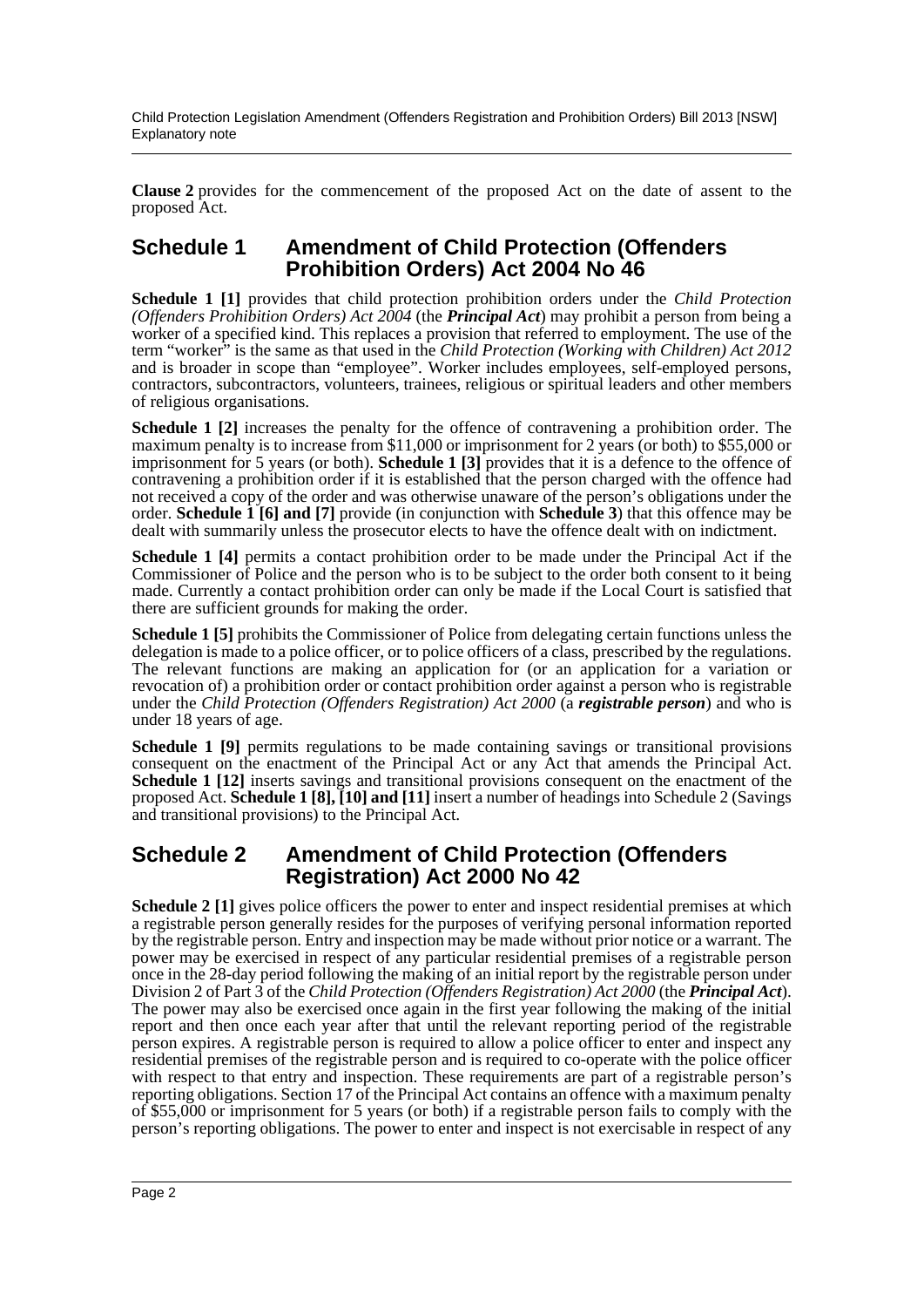Child Protection Legislation Amendment (Offenders Registration and Prohibition Orders) Bill 2013 [NSW] Explanatory note

part of residential premises that is occupied exclusively by a person other than the registrable person unless the police officer exercising the power has reasonable grounds for suspecting that the part of the premises is used by the registrable person.

**Schedule 2 [2]** permits regulations to be made containing savings or transitional provisions consequent on the enactment of the Principal Act or any Act that amends that Act. **Schedule 2 [3]** inserts a savings and transitional provision.

#### **Schedule 3 Amendment of Criminal Procedure Act 1986 No 209**

**Schedule 3** amends the *Criminal Procedure Act 1986* to provide (in conjunction with the amendments in **Schedule 1 [6] and [7]**) that an offence under section 13 of the *Child Protection (Offenders Prohibition Orders) Act 2004* may be dealt with summarily unless the prosecutor elects to have the offence dealt with on indictment.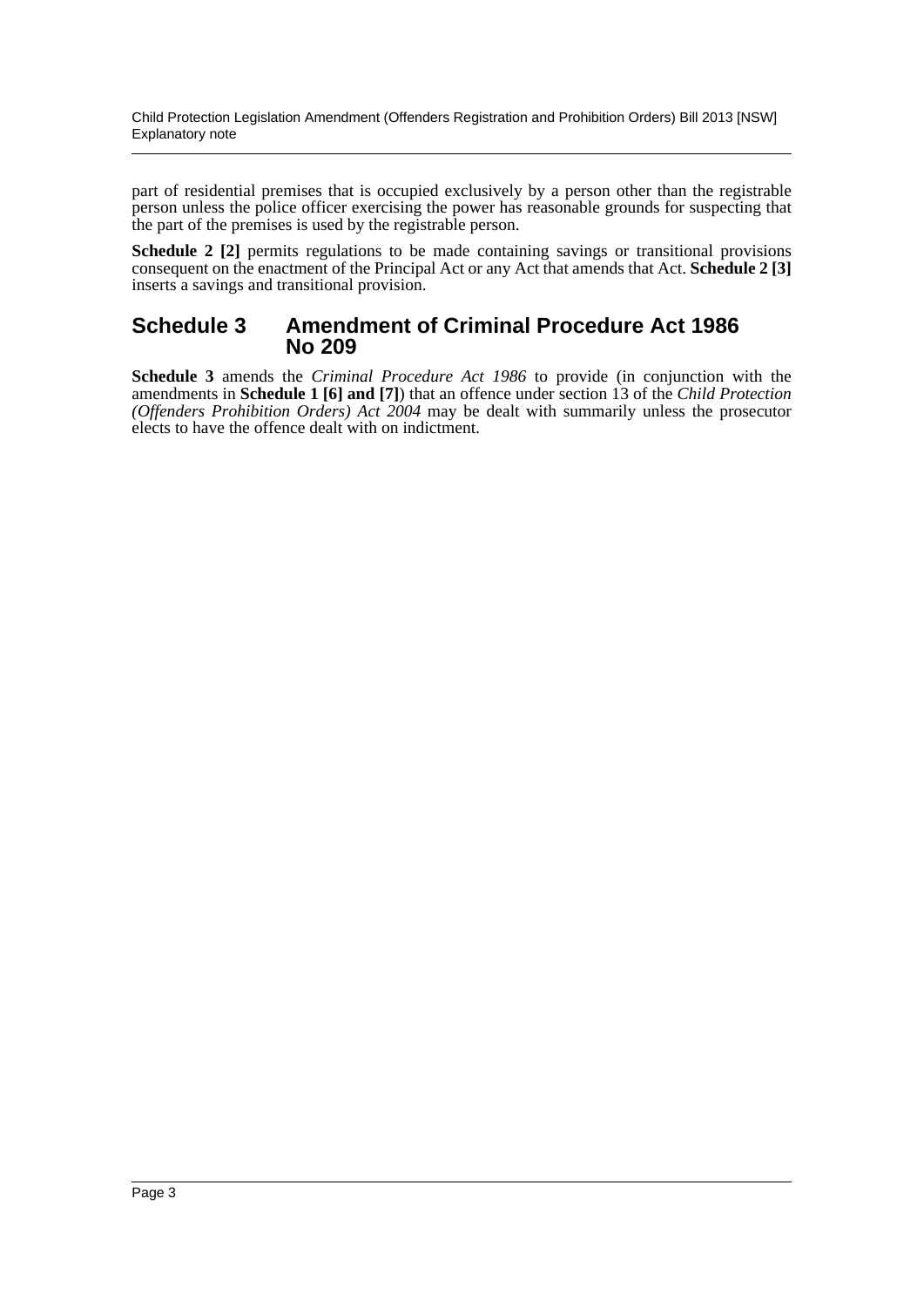First print



New South Wales

## **Child Protection Legislation Amendment (Offenders Registration and Prohibition Orders) Bill 2013**

### **Contents**

|            |                                                                                | Page |
|------------|--------------------------------------------------------------------------------|------|
|            |                                                                                |      |
|            | Name of Act                                                                    | 2    |
| 2          | Commencement                                                                   | 2    |
| Schedule 1 | Amendment of Child Protection (Offenders Prohibition Orders) Act<br>2004 No 46 | 3    |
| Schedule 2 | Amendment of Child Protection (Offenders Registration) Act 2000<br>No 42       | 5    |
| Schedule 3 | Amendment of Criminal Procedure Act 1986 No 209                                |      |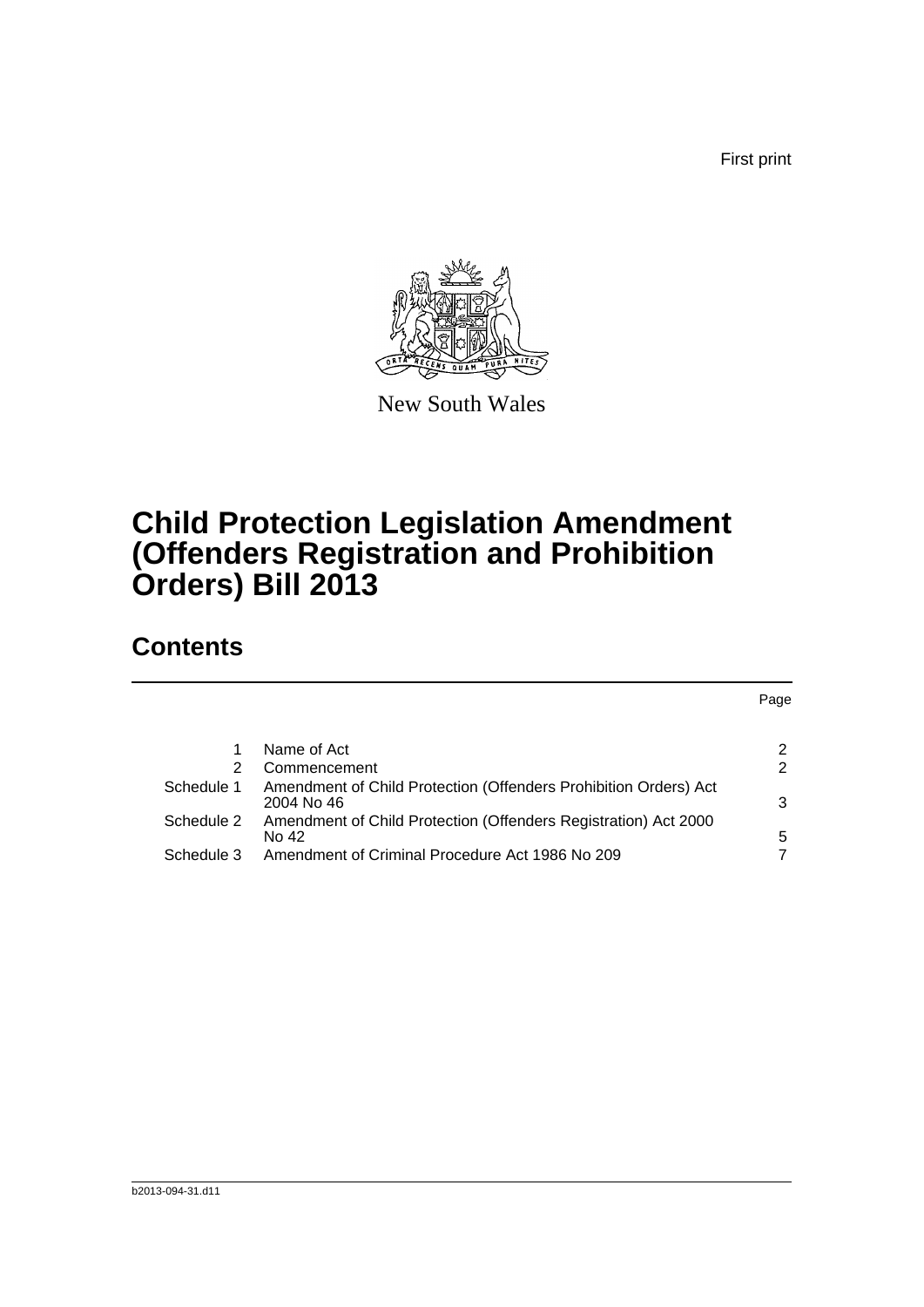

New South Wales

## **Child Protection Legislation Amendment (Offenders Registration and Prohibition Orders) Bill 2013**

No , 2013

#### **A Bill for**

An Act to amend the *Child Protection (Offenders Prohibition Orders) Act 2004* with respect to orders under that Act; to amend the *Child Protection (Offenders Registration) Act 2000* with respect to inspections by police officers of the residential premises of registrable persons; and for other purposes.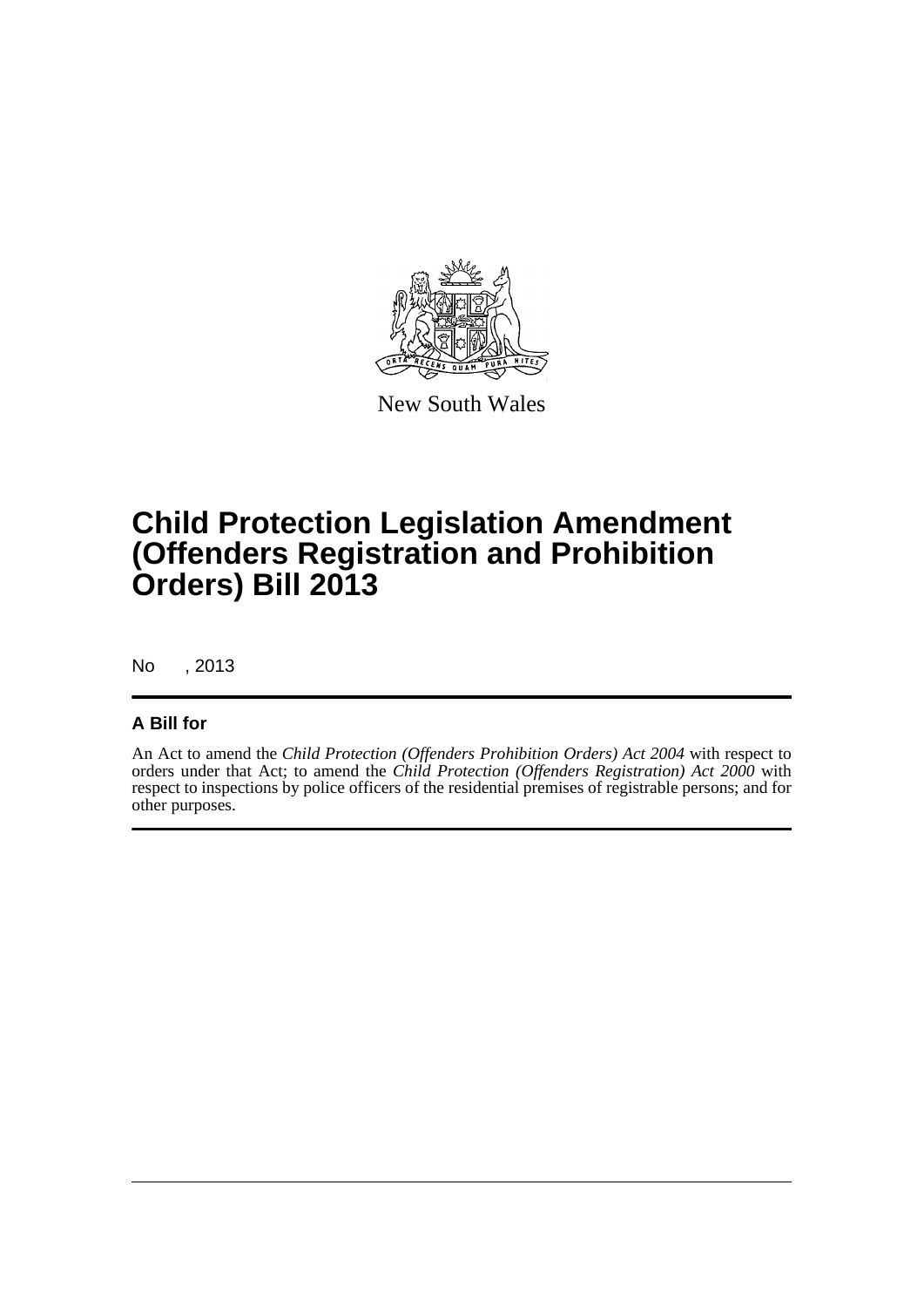Child Protection Legislation Amendment (Offenders Registration and Prohibition Orders) Bill 2013 [NSW]

<span id="page-5-1"></span><span id="page-5-0"></span>

| The Legislature of New South Wales enacts:                                                                          |                     |  |
|---------------------------------------------------------------------------------------------------------------------|---------------------|--|
| Name of Act                                                                                                         | 2                   |  |
| This Act is the Child Protection Legislation Amendment (Offenders Registration and<br>Prohibition Orders) Act 2013. | 3<br>$\overline{4}$ |  |
| <b>Commencement</b>                                                                                                 |                     |  |
| This Act commences on the date of assent to this Act.                                                               | 6                   |  |
|                                                                                                                     |                     |  |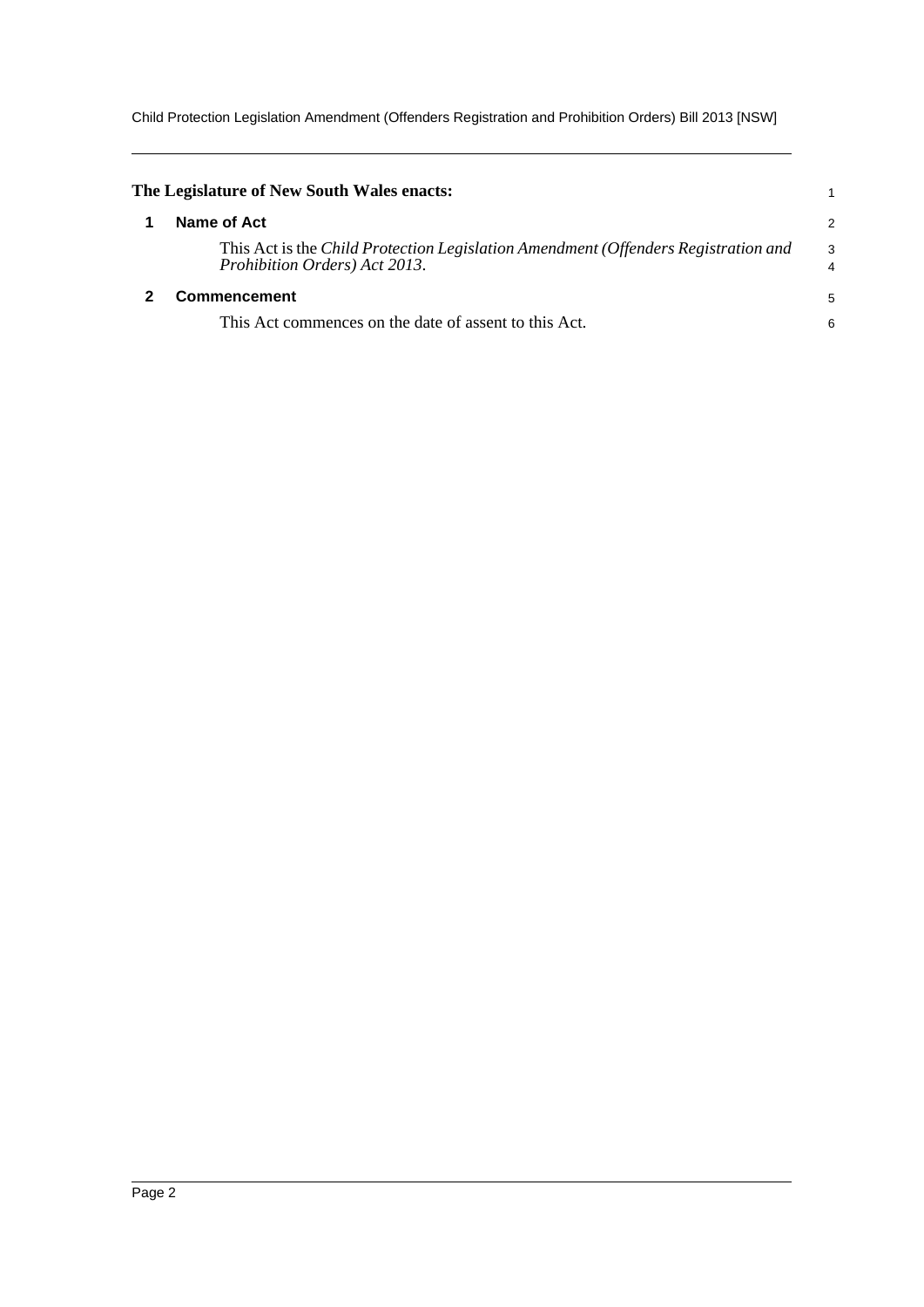Child Protection Legislation Amendment (Offenders Registration and Prohibition Orders) Bill 2013 [NSW] Schedule 1 Amendment of Child Protection (Offenders Prohibition Orders) Act 2004 No 46

<span id="page-6-0"></span>

|       | <b>Schedule 1</b>                        |                                                            | <b>Amendment of Child Protection (Offenders</b><br><b>Prohibition Orders) Act 2004 No 46</b>                                                                                                                                                                                                                                                           | 1<br>$\overline{2}$        |  |
|-------|------------------------------------------|------------------------------------------------------------|--------------------------------------------------------------------------------------------------------------------------------------------------------------------------------------------------------------------------------------------------------------------------------------------------------------------------------------------------------|----------------------------|--|
| [1]   |                                          |                                                            | Section 8 Conduct that may be subject of orders                                                                                                                                                                                                                                                                                                        | 3                          |  |
|       | Omit section $8(1)(d)$ . Insert instead: |                                                            |                                                                                                                                                                                                                                                                                                                                                        |                            |  |
|       |                                          | (d)                                                        | being a worker (within the meaning of the Child Protection (Working<br>with Children) Act 2012) of a specified kind.                                                                                                                                                                                                                                   | 5<br>6                     |  |
| [2]   |                                          |                                                            | <b>Section 13 Contravention of orders</b>                                                                                                                                                                                                                                                                                                              | 7                          |  |
|       |                                          |                                                            | Omit "100 penalty units or imprisonment for 2 years" from section 13 (1).                                                                                                                                                                                                                                                                              | 8                          |  |
|       |                                          |                                                            | Insert instead "500 penalty units or imprisonment for 5 years".                                                                                                                                                                                                                                                                                        | 9                          |  |
| [3]   | Section 13 (1A)                          |                                                            |                                                                                                                                                                                                                                                                                                                                                        | 10                         |  |
|       | Insert after section 13 $(1)$ :          |                                                            |                                                                                                                                                                                                                                                                                                                                                        | 11                         |  |
|       | (1A)                                     |                                                            | It is a defence to proceedings for an offence under this section if it is<br>established by or on behalf of the person charged with the offence that, at the<br>time the offence is alleged to have occurred, the person had not received a<br>copy of the prohibition order and was otherwise unaware of the person's<br>obligations under the order. | 12<br>13<br>14<br>15<br>16 |  |
| [4]   |                                          | Section 16C Local Court may make contact prohibition order |                                                                                                                                                                                                                                                                                                                                                        |                            |  |
|       |                                          |                                                            | Omit section 16C (1). Insert instead:                                                                                                                                                                                                                                                                                                                  | 18                         |  |
|       | (1)                                      | person if:                                                 | The Local Court may make a contact prohibition order against a registrable                                                                                                                                                                                                                                                                             | 19<br>20                   |  |
|       |                                          | (a)                                                        | it is satisfied that there are sufficient grounds for making the order, or                                                                                                                                                                                                                                                                             | 21                         |  |
|       |                                          | (b)                                                        | the Commissioner of Police and the registrable person consent to the<br>making of the order.                                                                                                                                                                                                                                                           | 22<br>23                   |  |
| [5]   | <b>Section 17</b>                        |                                                            |                                                                                                                                                                                                                                                                                                                                                        | 24                         |  |
|       |                                          |                                                            | Omit the section. Insert instead:                                                                                                                                                                                                                                                                                                                      | 25                         |  |
|       | 17                                       |                                                            | Applications for orders against young registrable persons                                                                                                                                                                                                                                                                                              | 26                         |  |
|       |                                          |                                                            | The Commissioner of Police may not delegate (under section 31 of the <i>Police</i><br>Act 1990) any of the following functions unless the delegation is made to a<br>police officer, or to police officers of a class, prescribed by the regulations:                                                                                                  | 27<br>28<br>29             |  |
|       |                                          | (a)                                                        | making an application for a prohibition order or contact prohibition<br>order against a young registrable person,                                                                                                                                                                                                                                      | 30<br>31                   |  |
|       |                                          | (b)                                                        | making an application to vary or revoke a prohibition order or contact<br>prohibition order against a young registrable person.                                                                                                                                                                                                                        | 32<br>33                   |  |
| [6]   |                                          |                                                            | Section 20 Nature of proceedings for offences                                                                                                                                                                                                                                                                                                          | 34                         |  |
|       |                                          |                                                            | Insert "(except an offence under section 13)" after "this Act".                                                                                                                                                                                                                                                                                        | 35                         |  |
| $[7]$ | <b>Section 20 (2)</b>                    |                                                            |                                                                                                                                                                                                                                                                                                                                                        | 36                         |  |
|       |                                          |                                                            | Insert at the end of section 20:                                                                                                                                                                                                                                                                                                                       | 37                         |  |
|       | (2)                                      |                                                            | Chapter 5 of the <i>Criminal Procedure Act 1986</i> (which relates to the summary<br>disposal of certain indictable offences unless an election is made to proceed on<br>indictment) applies to and in respect of an offence under section 13.                                                                                                         | 38<br>39<br>40             |  |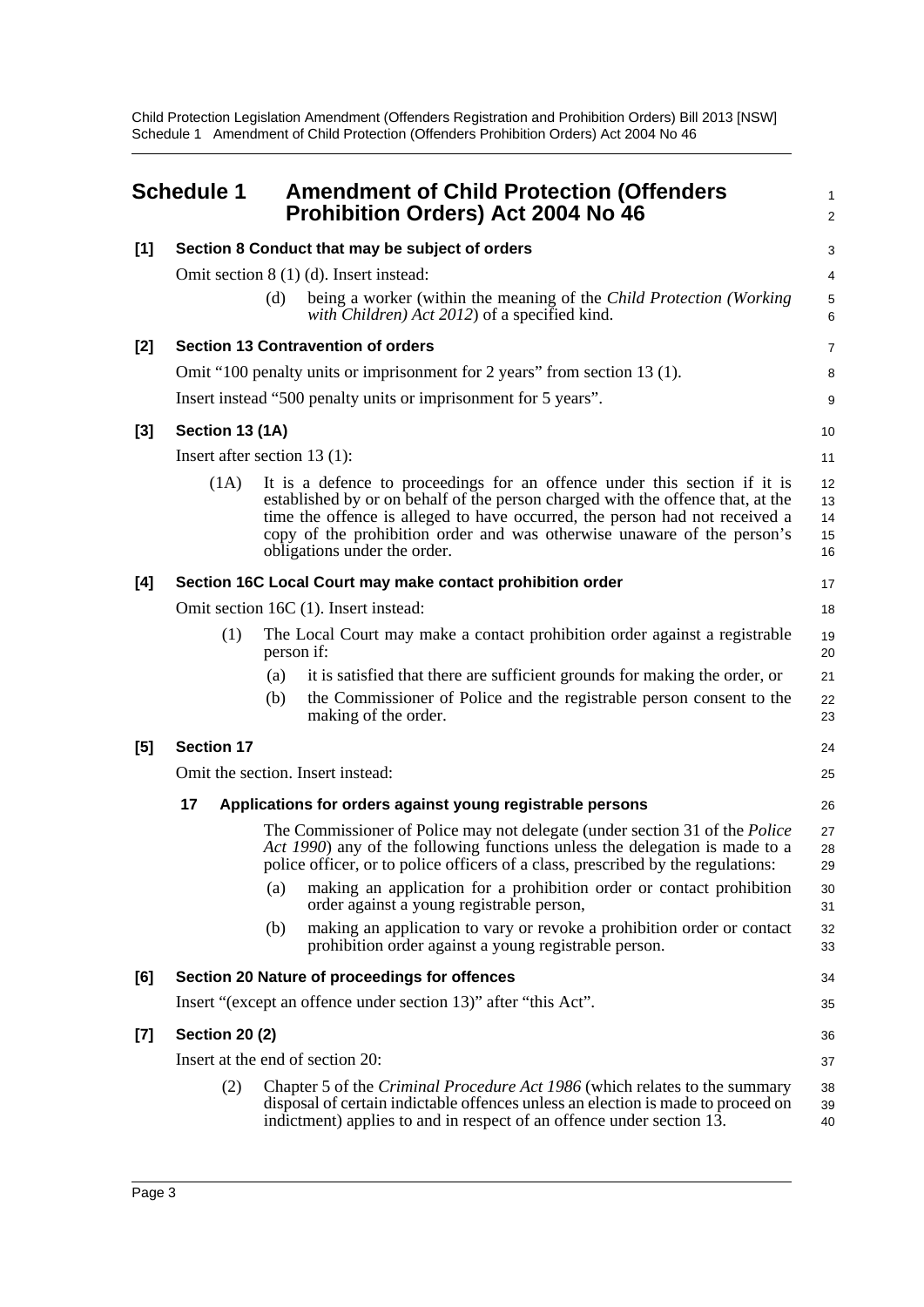Child Protection Legislation Amendment (Offenders Registration and Prohibition Orders) Bill 2013 [NSW] Schedule 1 Amendment of Child Protection (Offenders Prohibition Orders) Act 2004 No 46

| [8]    | <b>Schedule 2 Savings and transitional provisions</b><br>Insert before clause 1: |     |                                                                                                                                                                                                            |                     |  |
|--------|----------------------------------------------------------------------------------|-----|------------------------------------------------------------------------------------------------------------------------------------------------------------------------------------------------------------|---------------------|--|
|        |                                                                                  |     |                                                                                                                                                                                                            | 2                   |  |
|        | Part 1                                                                           |     | General                                                                                                                                                                                                    | 3                   |  |
| [9]    |                                                                                  |     | Schedule 2, clause 1 (1)                                                                                                                                                                                   | 4                   |  |
|        |                                                                                  |     | Omit the subclause. Insert instead:                                                                                                                                                                        | 5                   |  |
|        |                                                                                  | (1) | The regulations may contain provisions of a savings or transitional nature<br>consequent on the enactment of this Act or any Act that amends this Act.                                                     | 6<br>$\overline{7}$ |  |
| [10]   |                                                                                  |     | Schedule 2, Part 2, heading                                                                                                                                                                                | 8                   |  |
|        |                                                                                  |     | Insert after clause 1:                                                                                                                                                                                     | 9                   |  |
|        | Part 2                                                                           |     | Provisions consequent on enactment of this Act                                                                                                                                                             | 10                  |  |
| $[11]$ |                                                                                  |     | Schedule 2, Part 3, heading                                                                                                                                                                                | 11                  |  |
|        |                                                                                  |     | Insert after clause 2:                                                                                                                                                                                     | 12                  |  |
|        | Part 3                                                                           |     | Provisions consequent on enactment of Child                                                                                                                                                                | 13                  |  |
|        |                                                                                  |     | <b>Protection Legislation (Registrable Persons)</b>                                                                                                                                                        | 14                  |  |
|        |                                                                                  |     | <b>Amendment Act 2009</b>                                                                                                                                                                                  | 15                  |  |
| [12]   |                                                                                  |     | Schedule 2, Part 4                                                                                                                                                                                         | 16                  |  |
|        |                                                                                  |     | Insert after clause 3:                                                                                                                                                                                     | 17                  |  |
|        | Part 4                                                                           |     | Provisions consequent on enactment of Child<br><b>Protection Legislation Amendment (Offenders</b><br><b>Registration and Prohibition Orders) Act 2013</b>                                                  | 18<br>19<br>20      |  |
|        | 4                                                                                |     | <b>Definition</b>                                                                                                                                                                                          | 21                  |  |
|        |                                                                                  |     | In this Part:                                                                                                                                                                                              | 22                  |  |
|        |                                                                                  |     | <b>amending Act</b> means the Child Protection Legislation Amendment (Offenders<br>Registration and Prohibition Orders) Act 2013.                                                                          | 23<br>24            |  |
|        | 5                                                                                |     | <b>Contravention of orders</b>                                                                                                                                                                             | 25                  |  |
|        |                                                                                  |     | Section 13, as in force immediately before its amendment by the amending<br>Act, continues to apply in respect of a contravention that occurred before that<br>amendment.                                  | 26<br>27<br>28      |  |
|        | 6                                                                                |     | <b>Contact prohibition orders</b>                                                                                                                                                                          | 29                  |  |
|        |                                                                                  |     | Section 16C (1), as substituted by the amending Act, does not apply in respect<br>of an application that was made before the commencement of that substitution.                                            | 30<br>31            |  |
|        | 7                                                                                |     | Applications for orders against young registrable persons                                                                                                                                                  | 32                  |  |
|        |                                                                                  |     | Section 17, as in force immediately before its substitution by the amending<br>Act, continues to apply in respect of an application referred to in that section<br>that was made before that substitution. | 33<br>34<br>35      |  |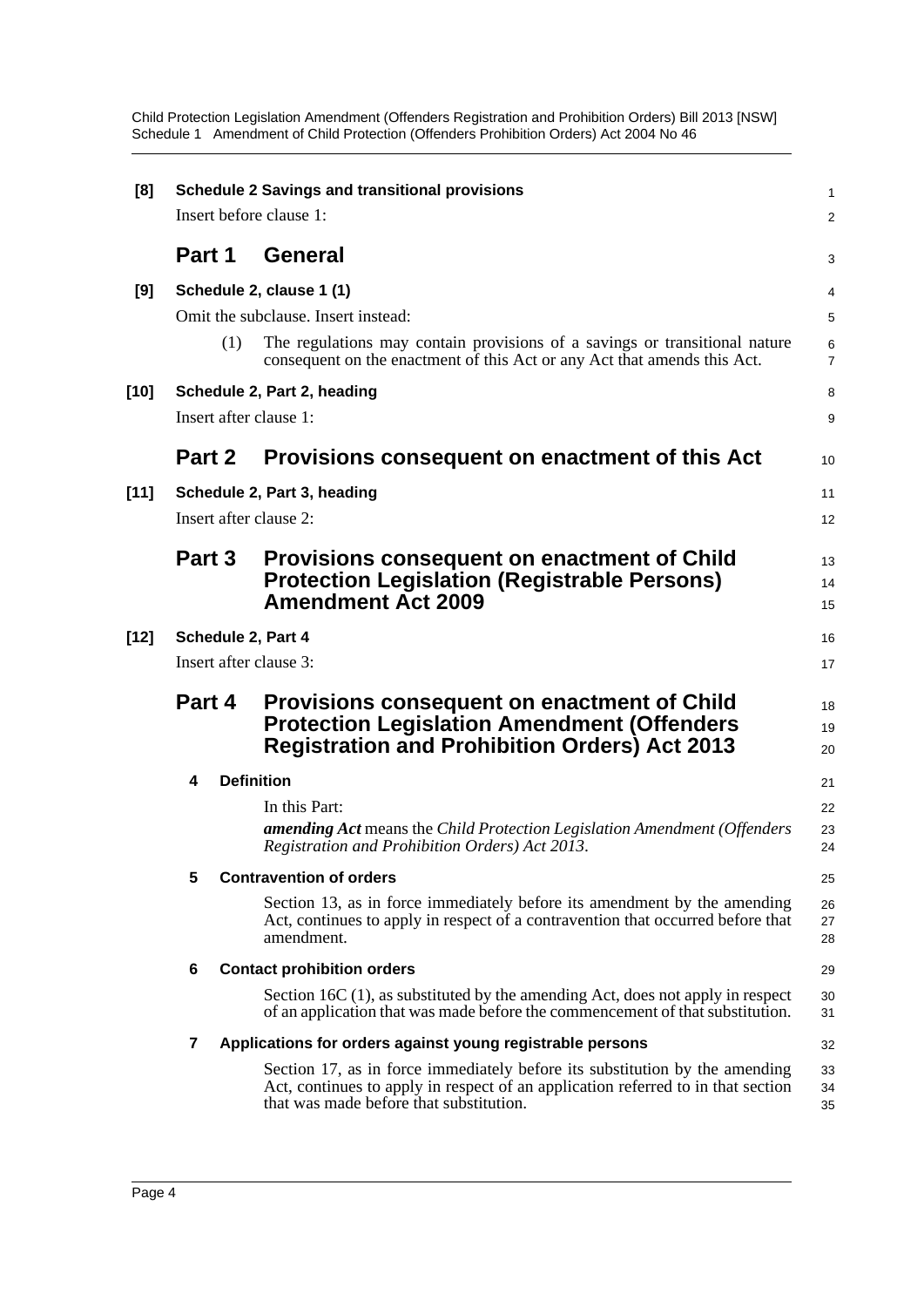<span id="page-8-0"></span>

| <b>Schedule 2</b> |                                                       | <b>Amendment of Child Protection (Offenders</b><br><b>Registration) Act 2000 No 42</b> |     | 1<br>$\overline{\mathbf{c}}$                                                                                                                                                                                                                                                                                                              |                            |  |
|-------------------|-------------------------------------------------------|----------------------------------------------------------------------------------------|-----|-------------------------------------------------------------------------------------------------------------------------------------------------------------------------------------------------------------------------------------------------------------------------------------------------------------------------------------------|----------------------------|--|
| [1]               | Part 3, Division 7A                                   |                                                                                        |     |                                                                                                                                                                                                                                                                                                                                           | 3                          |  |
|                   |                                                       | <b>Insert after Division 7:</b>                                                        |     |                                                                                                                                                                                                                                                                                                                                           |                            |  |
|                   |                                                       | <b>Division 7A</b>                                                                     |     | Entry by police to residential premises                                                                                                                                                                                                                                                                                                   | 5                          |  |
|                   | <b>16C</b>                                            |                                                                                        |     | Entry by police officers to verify residence                                                                                                                                                                                                                                                                                              | 6                          |  |
|                   |                                                       | (1)                                                                                    |     | One or more police officers may, without prior notice, enter and inspect any<br>residential premises of a registrable person for the purpose of verifying any<br>relevant personal information reported by the registrable person under<br>section 9.                                                                                     | 7<br>8<br>9<br>10          |  |
|                   |                                                       |                                                                                        |     | Note. Section 201 of the Law Enforcement (Powers and Responsibilities) Act 2002<br>applies in respect of any such entry (see, particularly, section 201 (3) (c) of that Act).                                                                                                                                                             | 11<br>12                   |  |
|                   |                                                       | (2)                                                                                    |     | The power of entry and inspection under this section may be exercised in<br>respect of any particular residential premises of a registrable person:                                                                                                                                                                                       | 13<br>14                   |  |
|                   |                                                       |                                                                                        | (a) | twice during the first 12-month period following the making of an initial<br>report by the registrable person under Division 2 (only one of which<br>may be exercised after the period of 28 days following the making of<br>that report), and                                                                                            | 15<br>16<br>17<br>18       |  |
|                   |                                                       |                                                                                        | (b) | once during each following 12-month period.                                                                                                                                                                                                                                                                                               | 19                         |  |
|                   |                                                       | (3)                                                                                    |     | A power may not be exercised under this section if the relevant reporting<br>period of the registrable person has expired.                                                                                                                                                                                                                | 20<br>21                   |  |
|                   |                                                       | (4)                                                                                    |     | A registrable person must allow a police officer to enter and inspect any<br>residential premises of the registrable person under this section and must<br>co-operate with any such police officer with respect to that entry and<br>inspection.                                                                                          | 22<br>23<br>24<br>25       |  |
|                   |                                                       | (5)                                                                                    |     | For the avoidance of doubt, an obligation imposed on a registrable person<br>under subsection (4) is a reporting obligation of the registrable person.                                                                                                                                                                                    | 26<br>27                   |  |
|                   |                                                       | (6)                                                                                    |     | A power is not exercisable under this section in respect of any part of<br>residential premises that is occupied exclusively by a person other than the<br>registrable person unless the police officer exercising the power has<br>reasonable grounds for suspecting that the part of the premises is used by the<br>registrable person. | 28<br>29<br>30<br>31<br>32 |  |
|                   |                                                       | (7)                                                                                    |     | In this section:                                                                                                                                                                                                                                                                                                                          | 33                         |  |
|                   |                                                       |                                                                                        |     | <i>residential premises</i> of a registrable person means premises identified by the<br>registrable person under section $9(1)(d)$ as an address at which the registrable<br>person generally resides.                                                                                                                                    | 34<br>35<br>36             |  |
| [2]               | Schedule 2 Savings, transitional and other provisions |                                                                                        |     |                                                                                                                                                                                                                                                                                                                                           | 37                         |  |
|                   |                                                       |                                                                                        |     | Omit clause 1 (1). Insert instead:                                                                                                                                                                                                                                                                                                        | 38                         |  |
|                   |                                                       | (1)                                                                                    |     | The regulations may contain provisions of a savings or transitional nature<br>consequent on the enactment of this Act or any Act that amends this Act.                                                                                                                                                                                    | 39<br>40                   |  |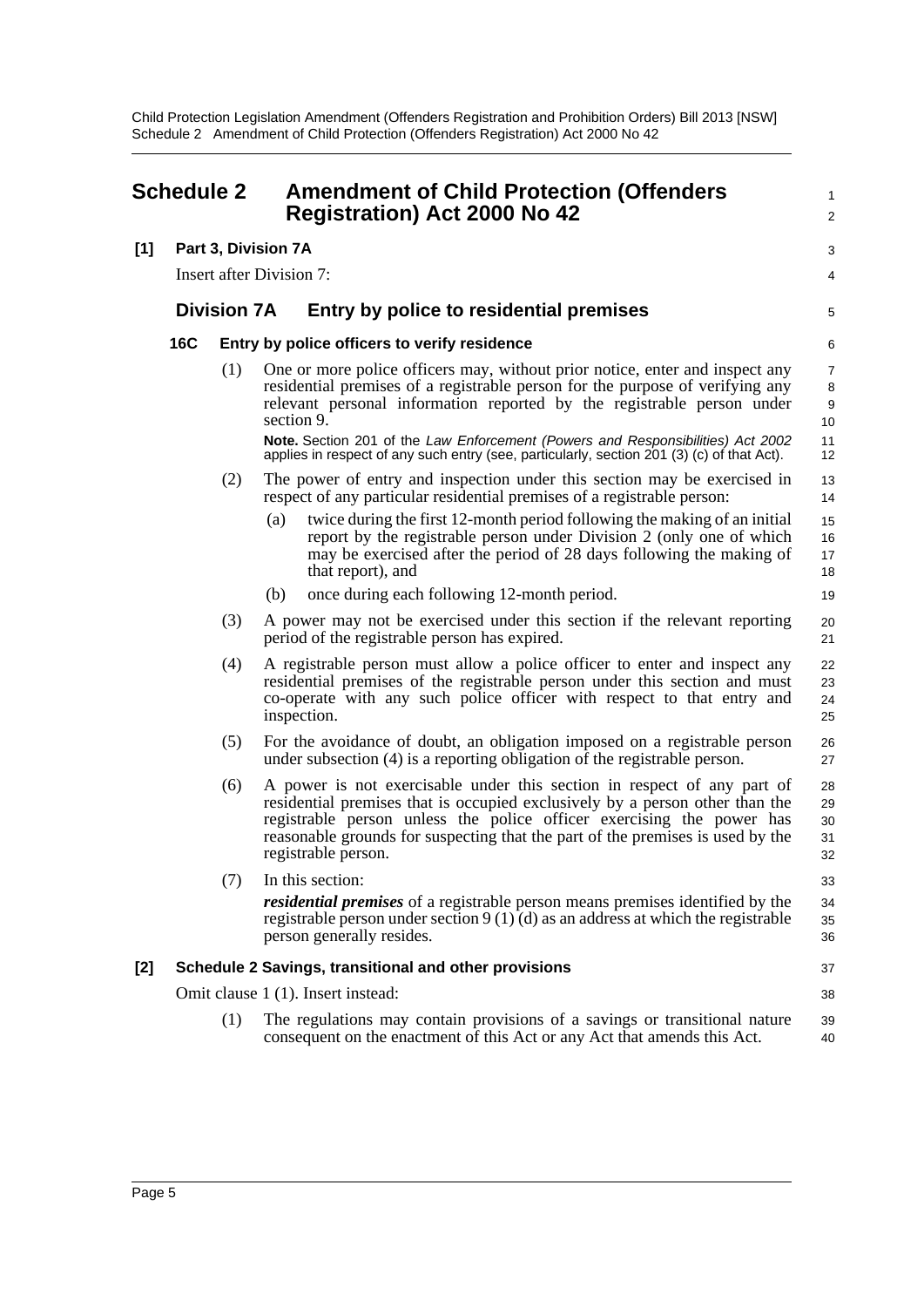Child Protection Legislation Amendment (Offenders Registration and Prohibition Orders) Bill 2013 [NSW] Schedule 2 Amendment of Child Protection (Offenders Registration) Act 2000 No 42

| [3] | Schedule 2, Part 9<br>Insert after Part 8: |                                                                                                                                                                                                                                                                  |                               |
|-----|--------------------------------------------|------------------------------------------------------------------------------------------------------------------------------------------------------------------------------------------------------------------------------------------------------------------|-------------------------------|
|     | Part 9                                     | <b>Provisions consequent on enactment of Child</b><br><b>Protection Legislation Amendment (Offenders</b><br><b>Registration and Prohibition Orders) Act 2013</b>                                                                                                 | 3<br>$\overline{4}$<br>5      |
|     | 21                                         | Entry by police to residential premises<br>The powers under section 16C may be exercised in respect of residential<br>premises of a registrable person even if the initial report was made by the<br>registrable person before the commencement of that section. | 6<br>$\overline{7}$<br>8<br>9 |